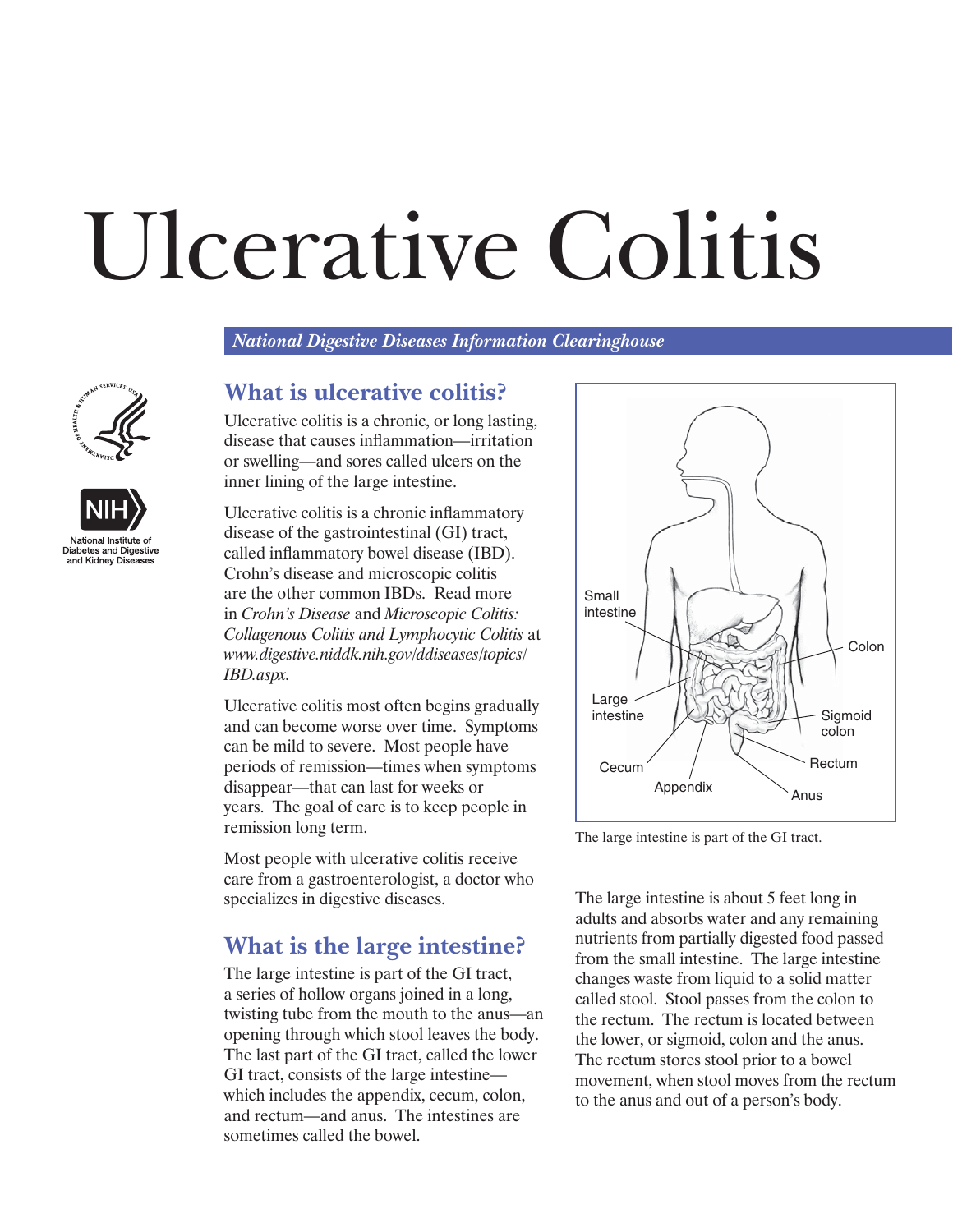## **What causes ulcerative colitis?**

The exact cause of ulcerative colitis is unknown. Researchers believe the following factors may play a role in causing ulcerative colitis:

- overactive intestinal immune system
- genes
- environment

#### **Overactive intestinal immune system.**

Scientists believe one cause of ulcerative colitis may be an abnormal immune reaction in the intestine. Normally, the immune system protects the body from infection by identifying and destroying bacteria, viruses, and other potentially harmful foreign substances. Researchers believe bacteria or viruses can mistakenly trigger the immune system to attack the inner lining of the large intestine. This immune system response causes the inflammation, leading to symptoms.

**Genes.** Ulcerative colitis sometimes runs in families. Research studies have shown that certain abnormal genes may appear in people with ulcerative colitis. However, researchers have not been able to show a clear link between the abnormal genes and ulcerative colitis.

**Environment.** Some studies suggest that certain things in the environment may increase the chance of a person getting ulcerative colitis, although the overall chance is low. Nonsteroidal anti-inflammatory drugs, $<sup>1</sup>$  antibiotics, $<sup>1</sup>$  and oral contraceptives<sup>2</sup></sup></sup> may slightly increase the chance of developing ulcerative colitis. A high-fat diet may also slightly increase the chance of getting ulcerative colitis.3

Some people believe eating certain foods, stress, or emotional distress can cause ulcerative colitis. Emotional distress does not seem to cause ulcerative colitis. A few studies suggest that stress may increase a person's chance of having a flare-up of ulcerative colitis. Also, some people may find that certain foods can trigger or worsen symptoms.

## **Who is more likely to develop ulcerative colitis?**

Ulcerative colitis can occur in people of any age. However, it is more likely to develop in people

- between the ages of 15 and  $30<sup>4</sup>$
- older than  $60<sup>1</sup>$
- who have a family member with IBD
- of Jewish descent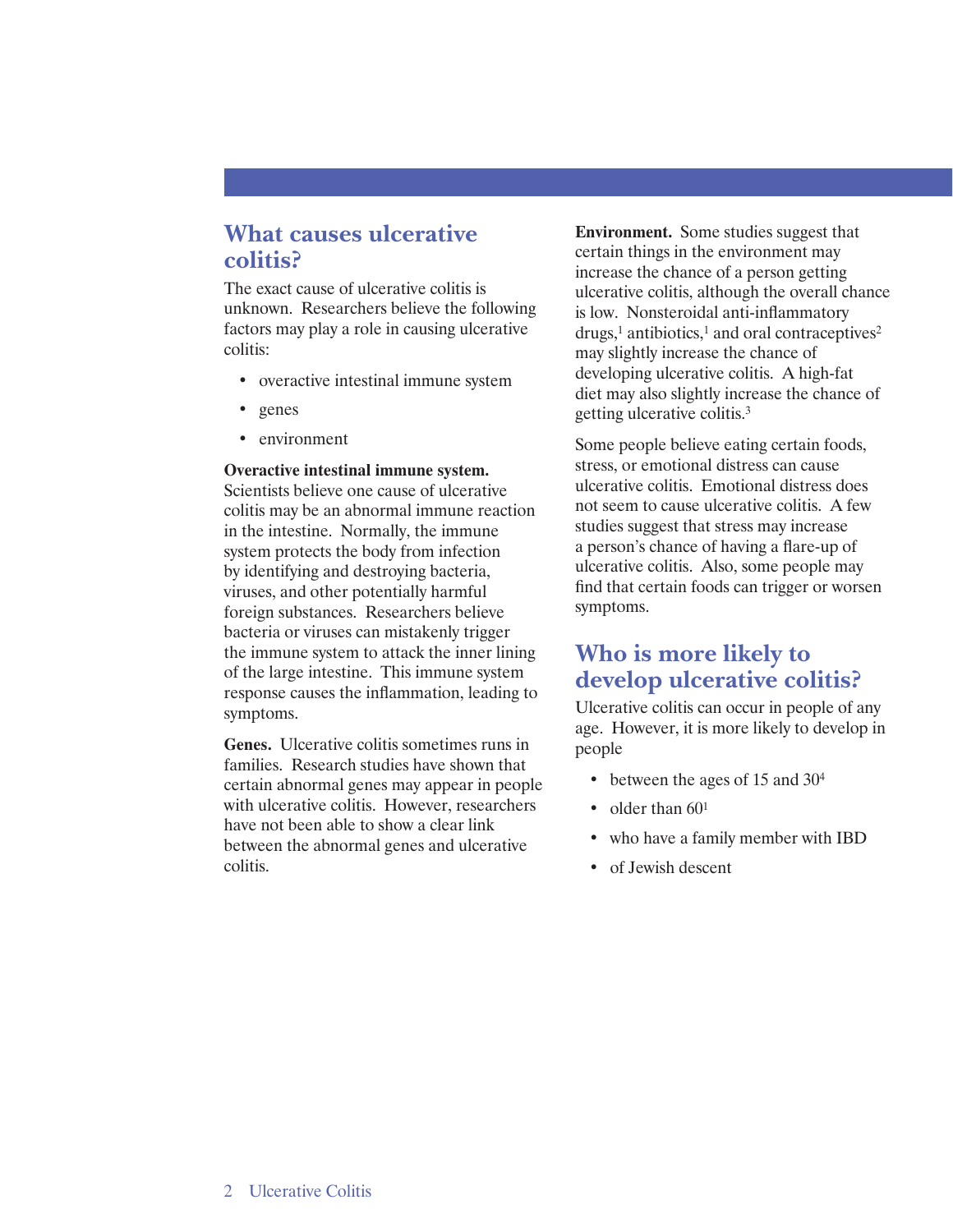## **What are the signs and symptoms of ulcerative colitis?**

The most common signs and symptoms of ulcerative colitis are diarrhea with blood or pus and abdominal discomfort. Other signs and symptoms include

- an urgent need to have a bowel movement
- feeling tired
- nausea or loss of appetite
- weight loss
- fever
- anemia—a condition in which the body has fewer red blood cells than normal

Less common symptoms include

- joint pain or soreness
- eye irritation
- certain rashes

The symptoms a person experiences can vary depending on the severity of the inflammation and where it occurs in the intestine. When symptoms first appear,

- most people with ulcerative colitis have mild to moderate symptoms
- about 10 percent of people can have severe symptoms, such as frequent, bloody bowel movements; fevers; and severe abdominal cramping<sup>1</sup>

# **How is ulcerative colitis diagnosed?**

A health care provider diagnoses ulcerative colitis with the following:

- medical and family history
- physical exam
- lab tests
- endoscopies of the large intestine

The health care provider may perform a series of medical tests to rule out other bowel disorders, such as irritable bowel syndrome, Crohn's disease, or celiac disease, that may cause symptoms similar to those of ulcerative colitis. Read more about these conditions at *www.digestive.niddk.nih.gov.*

## **Medical and Family History**

Taking a medical and family history can help the health care provider diagnose ulcerative colitis and understand a patient's symptoms. The health care provider will also ask the patient about current and past medical conditions and medications.

## **Physical Exam**

A physical exam may help diagnose ulcerative colitis. During a physical exam, the health care provider most often

- checks for abdominal distension, or swelling
- listens to sounds within the abdomen using a stethoscope
- taps on the abdomen to check for tenderness and pain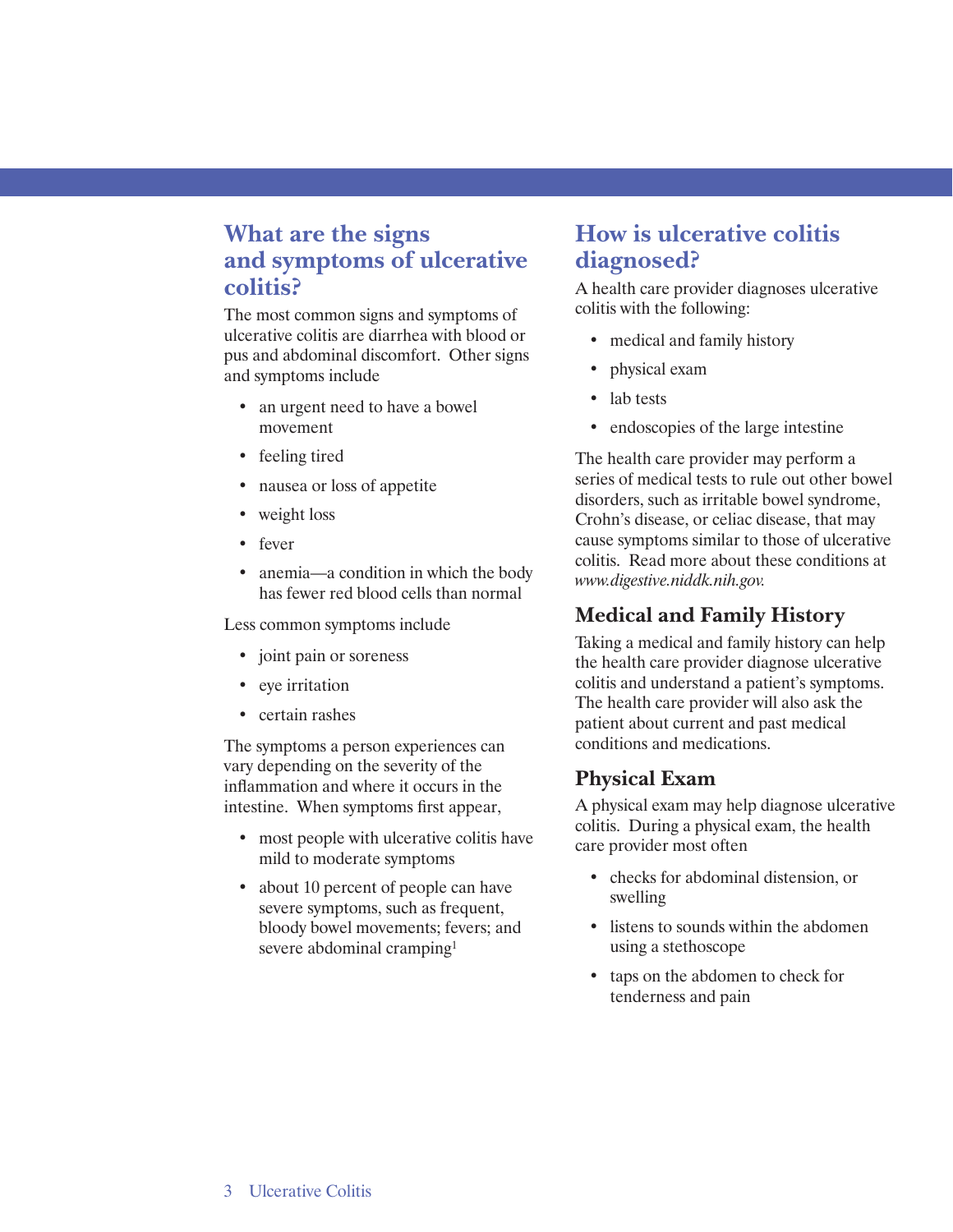## **Lab Tests**

A health care provider may order lab tests to help diagnose ulcerative colitis, including blood and stool tests.

**Blood tests.** A blood test involves drawing blood at a health care provider's office or a lab. A lab technologist will analyze the blood sample. A health care provider may use blood tests to look for

- anemia
- inflammation or infection somewhere in the body
- markers that show ongoing inflammation
- low albumin, or protein—common in patients with severe ulcerative colitis

**Stool tests.** A stool test is the analysis of a sample of stool. A health care provider will give the patient a container for catching and storing the stool at home. The patient returns the sample to the health care provider or to a lab. A lab technologist will analyze the stool sample. Health care providers commonly order stool tests to rule out other causes of GI diseases, such as infection.

## **Endoscopies of the Large Intestine**

Endoscopies of the large intestine are the most accurate methods for diagnosing ulcerative colitis and ruling out other possible conditions, such as Crohn's disease, diverticular disease, or cancer. Endoscopies of the large intestine include

- colonoscopy
- flexible sigmoidoscopy

**Colonoscopy.** Colonoscopy is a test that uses a long, flexible, narrow tube with a light and tiny camera on one end, called a colonoscope or scope, to look inside the rectum and entire colon. In most cases, light anesthesia and pain medication help patients relax for the test. The medical staff will monitor a patient's vital signs and try to make him or her as comfortable as possible. A nurse or technician places an intravenous (IV) needle in a vein in the patient's arm or hand to give anesthesia.

For the test, the patient will lie on a table or stretcher while the gastroenterologist inserts a colonoscope into the patient's anus and slowly guides it through the rectum and into the colon. The scope inflates the large intestine with air to give the gastroenterologist a better view. The camera sends a video image of the intestinal lining to a monitor, allowing the gastroenterologist to carefully examine the tissues lining the colon and rectum. The gastroenterologist may move the patient several times and adjust the scope for better viewing. Once the scope has reached the opening to the small intestine, the gastroenterologist slowly withdraws it and examines the lining of the colon and rectum again.

A colonoscopy can show irritated and swollen tissue, ulcers, and abnormal growths such as polyps––extra pieces of tissue that grow on the inner lining of the intestine. If the gastroenterologist suspects ulcerative colitis, he or she will biopsy the patient's colon and rectum. A biopsy is a procedure that involves taking small pieces of tissue for examination with a microscope.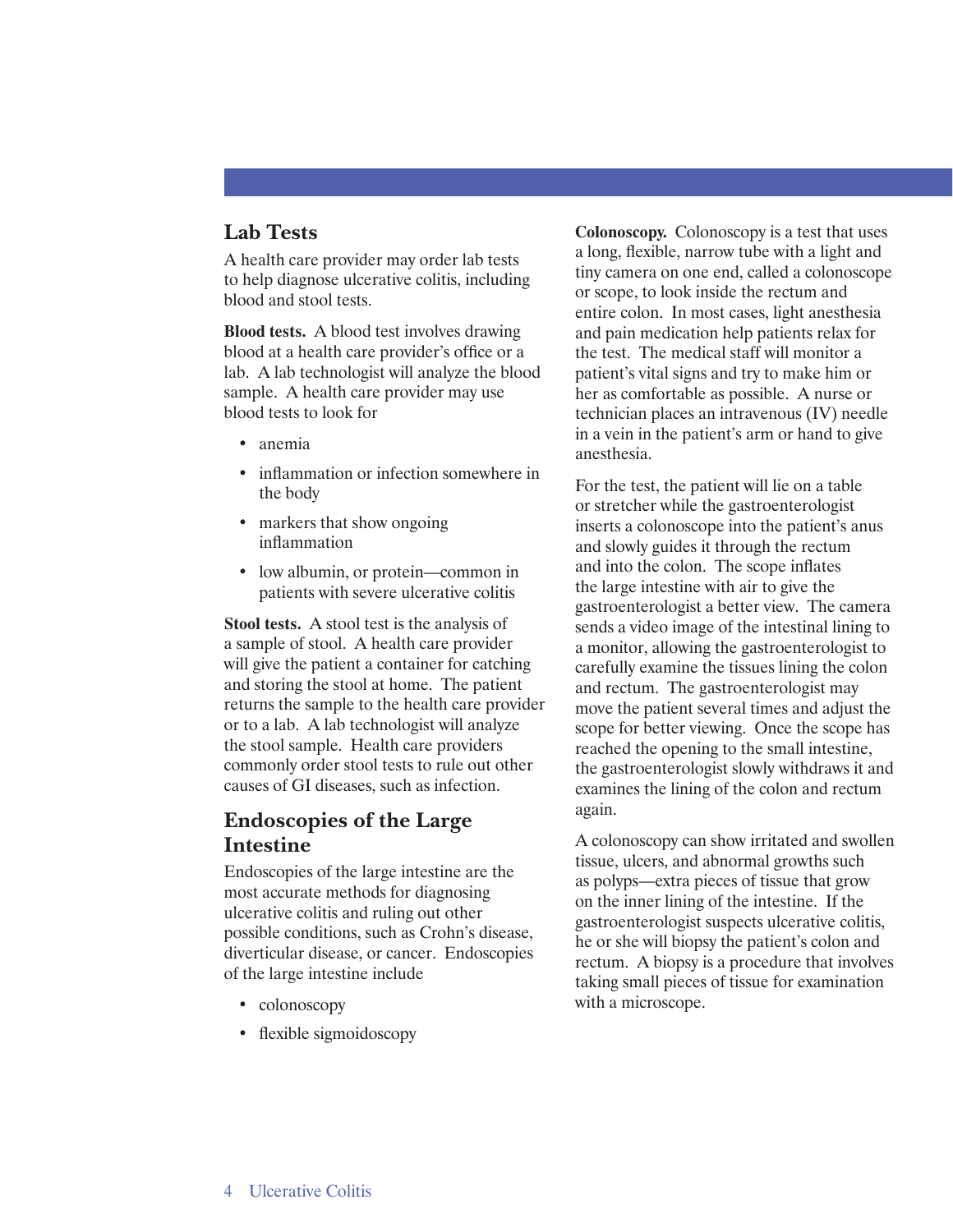A health care provider will give patients written bowel prep instructions to follow at home before the test. The health care provider will also give patients information about how to care for themselves following the procedure.

**Flexible sigmoidoscopy.** Flexible sigmoidoscopy is a test that uses a flexible, narrow tube with a light and tiny camera on one end, called a sigmoidoscope or scope, to look inside the rectum, the sigmoid colon, and sometimes the descending colon. In most cases, a patient does not need anesthesia.

For the test, the patient will lie on a table or stretcher while the health care provider inserts the sigmoidoscope into the patient's anus and slowly guides it through the rectum, the sigmoid colon, and sometimes the descending colon. The scope inflates the large intestine with air to give the health care provider a better view. The camera sends a video image of the intestinal lining to a monitor, allowing the health care provider to examine the tissues lining the sigmoid colon and rectum. The health care provider may ask the patient to move several times and adjust the scope for better viewing. Once the scope reaches the end of the sigmoid colon, the health care provider slowly withdraws it while examining the lining of the colon and rectum again.

The health care provider will look for signs of bowel diseases and conditions such as irritated and swollen tissue, ulcers, and polyps.

If the health care provider suspects ulcerative colitis, he or she will biopsy the patient's colon and rectum.

A health care provider will give patients written bowel prep instructions to follow at home before the test. The health care provider will also give patients information about how to care for themselves following the procedure.

# **How is ulcerative colitis treated?**

A health care provider treats ulcerative colitis with

- medications
- surgery

Which treatment a person needs depends on the severity of the disease and the symptoms. Each person experiences ulcerative colitis differently, so health care providers adjust treatments to improve the person's symptoms and induce, or bring about, remission.

## **Medications**

While no medication cures ulcerative colitis, many can reduce symptoms. The goals of medication therapy are

- inducing and maintaining remission
- improving the person's quality of life

Many people with ulcerative colitis require medication therapy indefinitely, unless they have their colon and rectum surgically removed.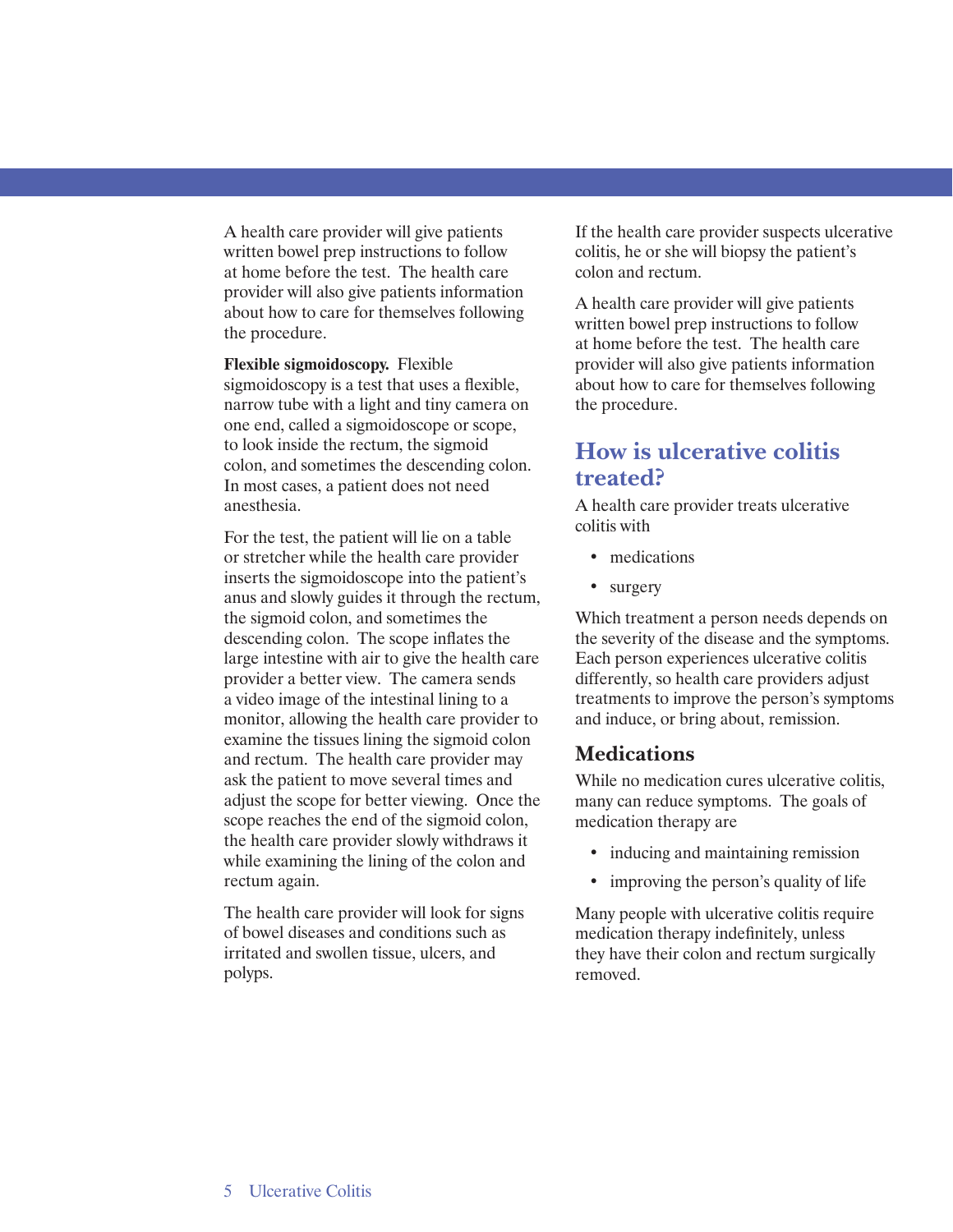Health care providers will prescribe the medications that best treat a person's symptoms:

- aminosalicylates
- corticosteroids
- immunomodulators
- biologics, also called anti-TNF therapies
- other medications

Depending on the location of the symptoms in the colon, health care providers may recommend a person take medications by

- enema, which involves flushing liquid medication into the rectum using a special wash bottle. The medication directly treats inflammation of the large intestine.
- rectal foam—a foamy substance the person puts into the rectum like an enema. The medication directly treats inflammation of the large intestine.
- suppository—a solid medication the person inserts into the rectum to dissolve. The intestinal lining absorbs the medication.
- mouth.
- $\bullet$  IV.

**Aminosalicylates** are medications that contain 5-aminosalicyclic acid (5-ASA), which helps control inflammation. Health care providers typically use aminosalicylates to treat people with mild or moderate symptoms or help people stay in remission. Aminosalicylates can be prescribed as an oral medication or a topical medication by enema or suppository. Combination therapy—oral and rectal—is most effective, even in people with extensive ulcerative colitis.<sup>5</sup> Aminosalicylates are generally well tolerated.

Aminosalicylates include

- balsalazide
- mesalamine
- olsalazine
- sulfasalazine—a combination of sulfapyridine and 5-ASA

Some of the common side effects of aminosalicylates include

- abdominal pain
- diarrhea
- headaches
- nausea

Health care providers may order routine blood tests for kidney function, as aminosalicylates can cause a rare allergic reaction in the kidneys.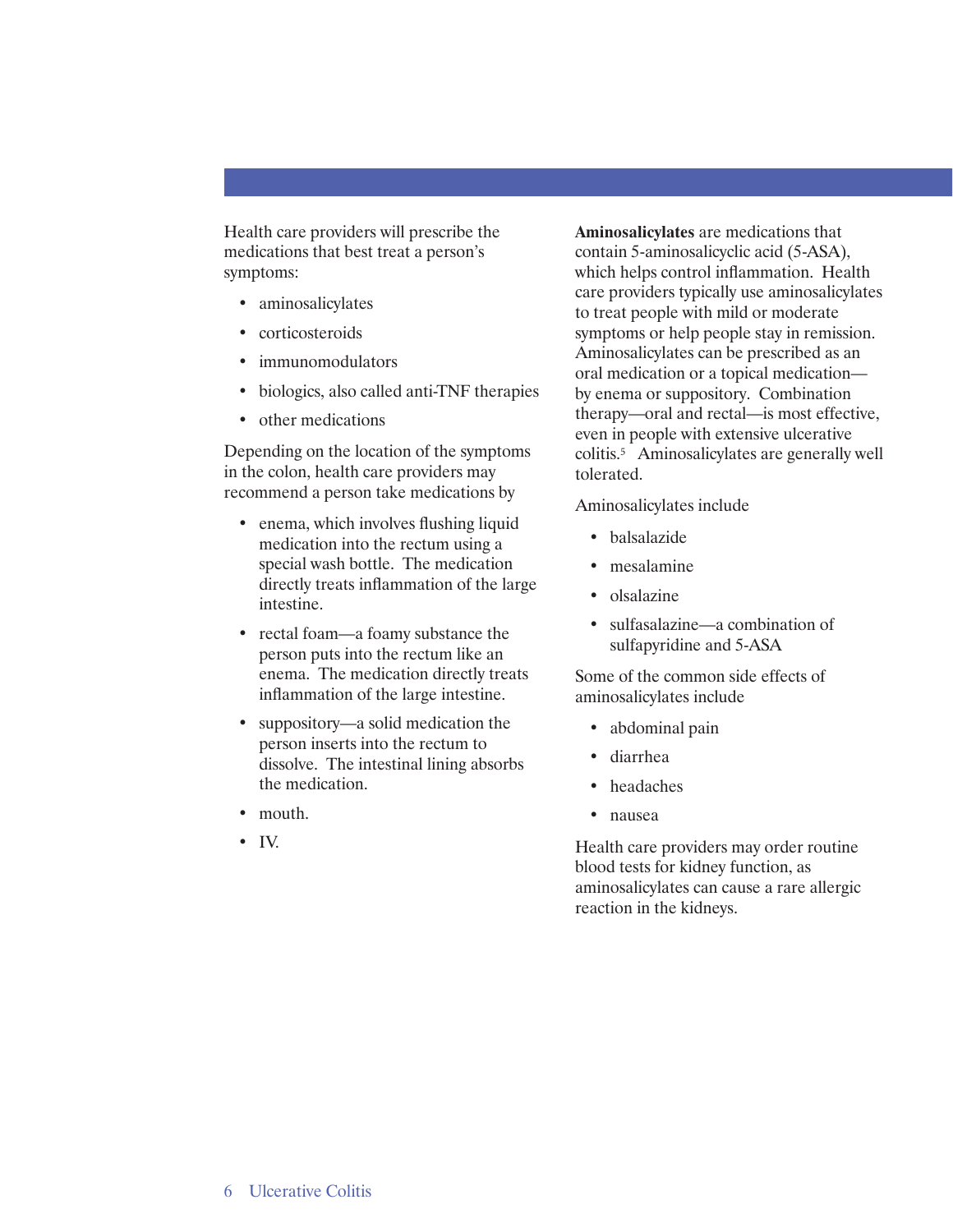**Corticosteroids,** also known as steroids, help reduce the activity of the immune system and decrease inflammation. Health care providers prescribe corticosteroids for people with more severe symptoms and people who do not respond to aminosalicylates. Health care providers do not typically prescribe corticosteroids for long-term use.

Corticosteroids are effective in bringing on remission; however, studies have not shown that the medications help maintain long-term remission. Corticosteroids include

- budesonide
- hydrocortisone
- methylprednisone
- prednisone

Side effects of corticosteroids include

- acne
- a higher chance of developing infections
- bone mass loss
- death of bone tissue
- high blood glucose
- high blood pressure
- mood swings
- weight gain

People who take budesonide may have fewer side effects than with other steroids.

**Immunomodulators** reduce immune system activity, resulting in less inflammation in the colon. These medications can take several weeks to 3 months to start working. Immunomodulators include

- azathioprine
- 6-mercaptopurine, or 6-MP

Health care providers prescribe these medications for people who do not respond to 5-ASAs. People taking these medications may have the following side effects:

- abnormal liver tests
- feeling tired
- $\cdot$  infection
- low white blood cell count, which can lead to a higher chance of infection
- nausea and vomiting
- pancreatitis
- slightly increased chance of lymphoma
- slightly increased chance of nonmelanoma skin cancers

Health care providers routinely test blood counts and liver function of people taking immunomodulators. People taking these medications should also have yearly skin cancer exams.

People should talk with their health care provider about the risks and benefits of immunomodulators.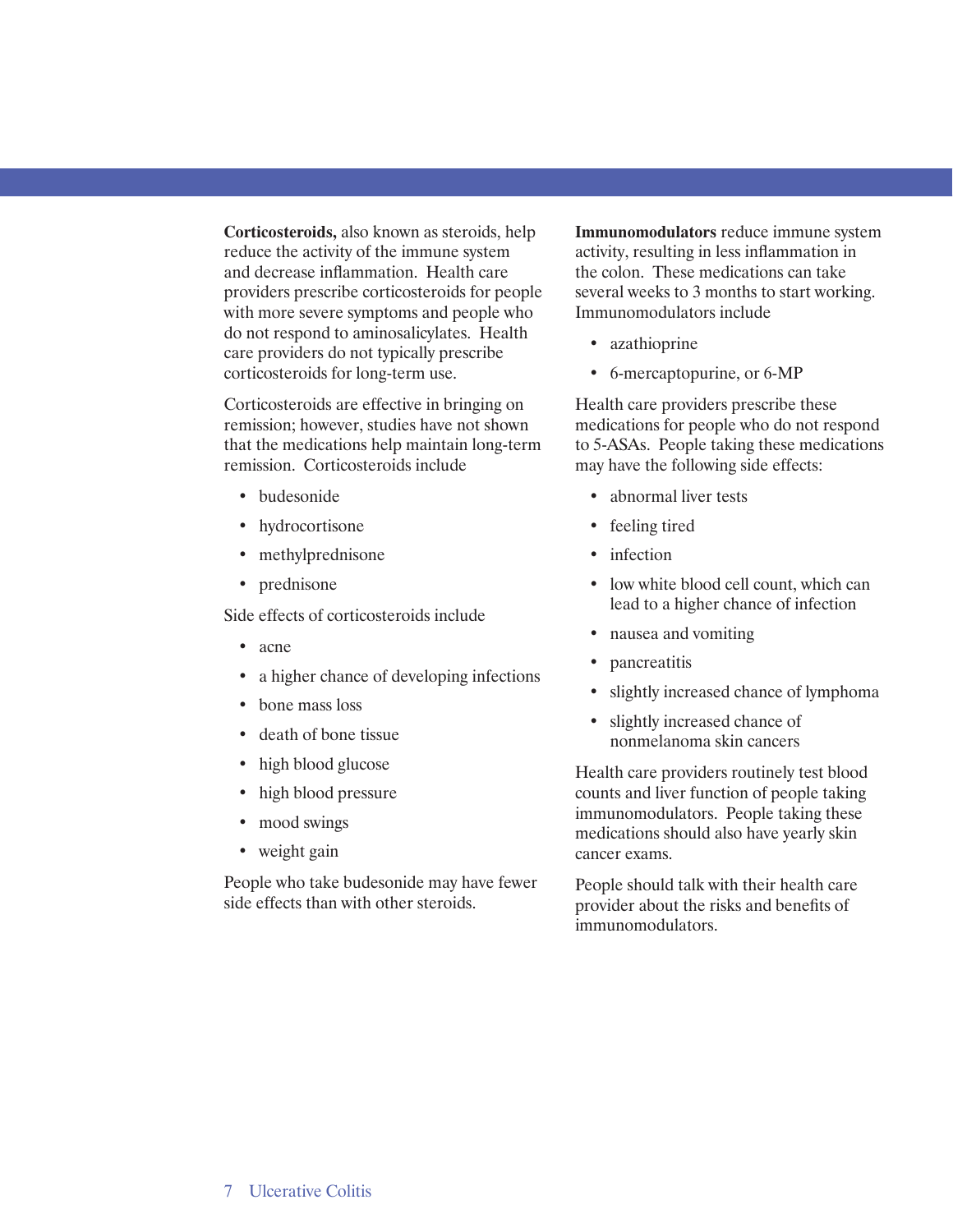**Biologics—**including adalimumab, golimumab, infliximab, and vedolizumab are medications that target a protein made by the immune system called tumor necrosis factor (TNF). These medications decrease inflammation in the large intestine by neutralizing TNF. Anti-TNF therapies work quickly to bring on remission, especially in people who do not respond to other medications. Infliximab and vedolizumab are given through an IV; adalimumab and golimumab are given by injection.

Health care providers will screen patients for tuberculosis and hepatitis B before starting treatment with anti-TNF medications.

Side effects of anti-TNF medications may include

- a higher chance of developing infections—especially tuberculosis or fungal infection
- skin cancer—melanoma
- psoriasis

**Other medications** to treat symptoms or complications may include

- acetaminophen for mild pain. People with ulcerative colitis should avoid using ibuprofen, naproxen, and aspirin since these medications can make symptoms worse.
- antibiotics to prevent or treat infections.
- loperamide to help slow or stop diarrhea. In most cases, people only take this medication for short periods of time since it can increase the chance of developing megacolon. People should check with a health care provider before taking loperamide, because those with significantly active ulcerative colitis should not take this medication.<sup>6</sup>
- cyclosporine—health care providers prescribe this medication only for people with severe ulcerative colitis because of the side effects. People should talk with their health care provider about the risks and benefits of cyclosporine.

### **Surgery**

Some people will need surgery to treat their ulcerative colitis when they have

- $\bullet$  colon cancer
- dysplasia, or precancerous cells in the colon
- complications that are life threatening, such as megacolon or bleeding
- no improvement in symptoms or condition despite treatment
- continued dependency on steroids
- side effects from medications that threaten their health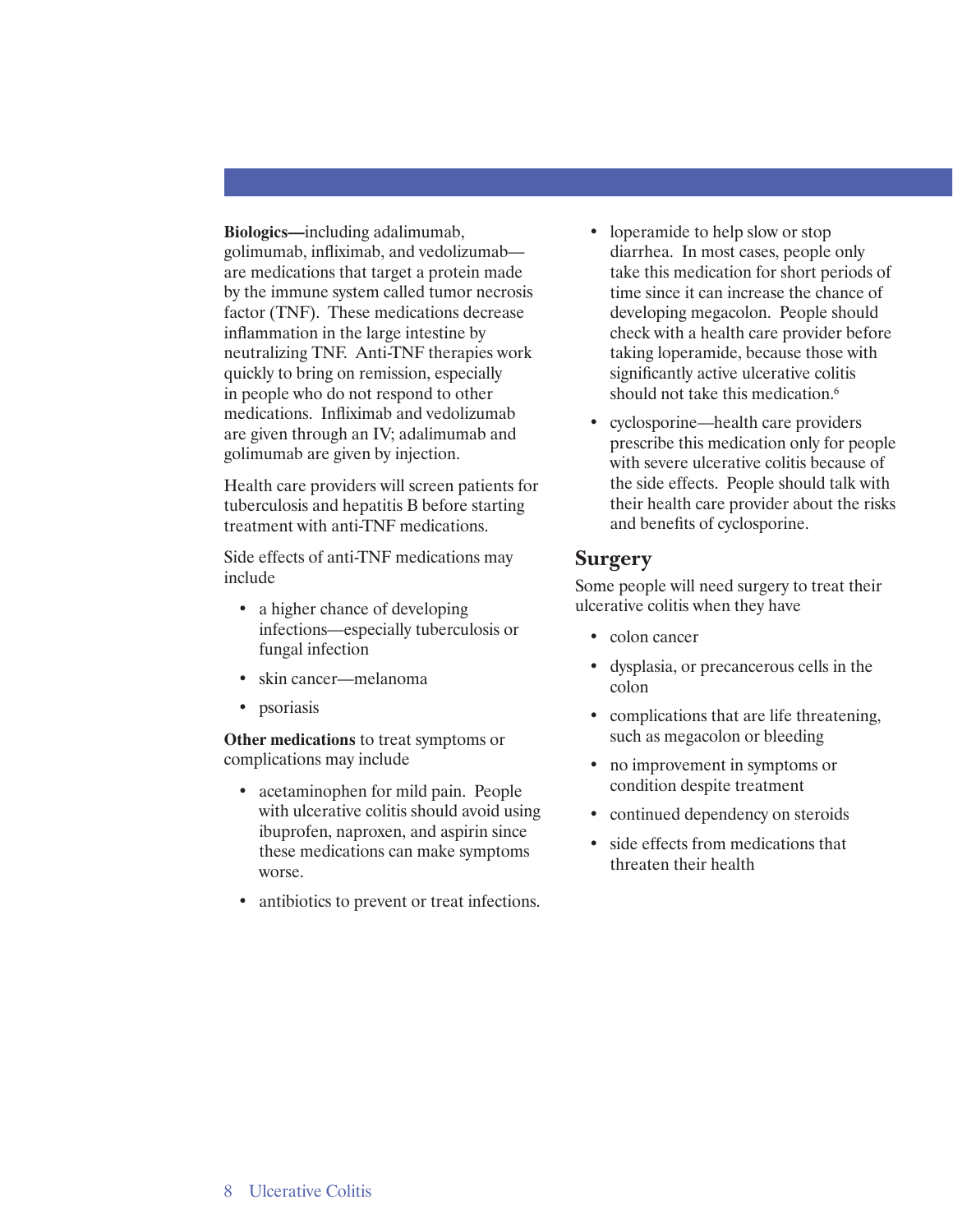Removal of the entire colon, including the rectum, "cures" ulcerative colitis. A surgeon performs the procedure at a hospital. A surgeon can perform two different types of surgery to remove a patient's colon and treat ulcerative colitis:

- proctocolectomy and ileostomy
- proctocolectomy and ileoanal reservoir

Full recovery from both operations may take 4 to 6 weeks.

#### **Proctocolectomy and ileostomy.** A

proctocolectomy is surgery to remove a patient's entire colon and rectum. An ileostomy is a stoma, or opening in the abdomen, that a surgeon creates from a part of the ileum—the last section of the small intestine. The surgeon brings the end of the ileum through an opening in the patient's abdomen and attaches it to the skin, creating an opening outside of the patient's body. The stoma most often is located in the lower part of the patient's abdomen, just below the beltline.

A removable external collection pouch, called an ostomy pouch or ostomy appliance, connects to the stoma and collects intestinal contents outside the patient's body. Intestinal contents pass through the stoma instead of passing through the anus. The stoma has

no muscle, so it cannot control the flow of intestinal contents, and the flow occurs whenever peristalsis occurs. Peristalsis is the movement of the organ walls that propels food and liquid through the GI tract.

People who have this type of surgery will have the ileostomy for the rest of their lives.



Ileostomy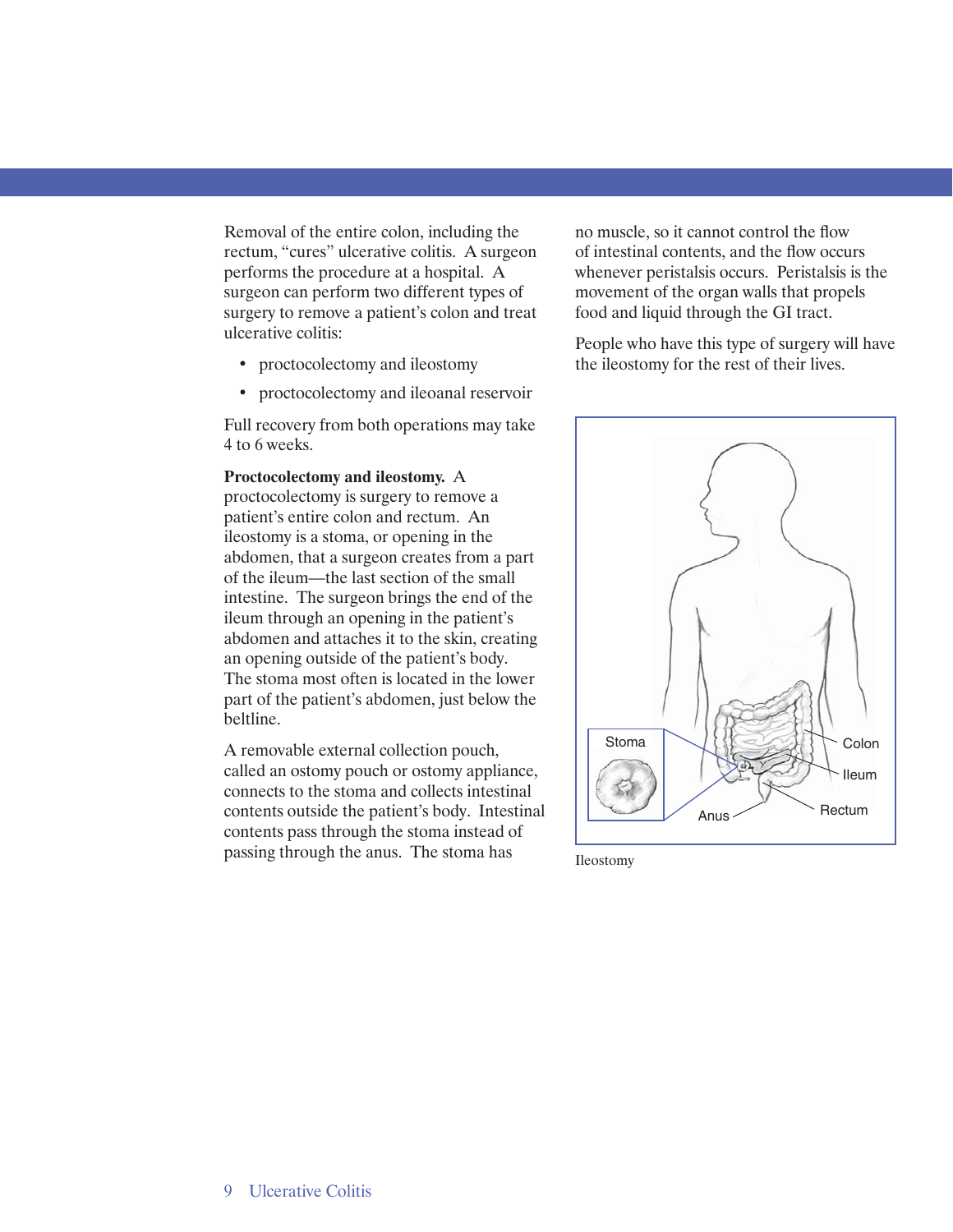**Proctocolectomy and ileoanal reservoir.** An ileoanal reservior is an internal pouch made from the patient's ileum. This surgery is a common alternative to an ileostomy and does not have a permanent stoma. Ileoanal reservoir is also known as a J-pouch, a pelvic pouch, or an ileoanal pouch anastamosis. The ileoanal reservior connects the ileum to the anus. The surgeon preserves the outer muscles of the patient's rectum during the proctocolectomy. Next, the surgeon creates the ileal pouch and attaches it to the end of the rectum. Waste is stored in the pouch and passes through the anus.

After surgery, bowel movements may be more frequent and watery than before the procedure. People may have fecal incontinence—the accidental passing of solid or liquid stool or mucus from the rectum. Medications can be used to control pouch function. Women may be infertile following the surgery.

Many people develop pouchitis in the ileoanal reservoir. Pouchitis is an irritation or inflammation of the lining of the ileoanal reservoir. A health care provider treats pouchitis with antibiotics. Rarely, pouchitis can become chronic and require long-term antibiotics or other medications.

The surgeon will recommend one of the operations based on a person's symptoms, severity of disease, expectations, age, and



Ileoanal reservoir

lifestyle. Before making a decision, the person should get as much information as possible by talking with

- health care providers
- enterostomal therapists, nurses who work with colon-surgery patients
- people who have had one of the surgeries

Patient-advocacy organizations can provide information about support groups and other resources.

Read more about ostomy surgery at *www.digestive.niddk.nih.gov.*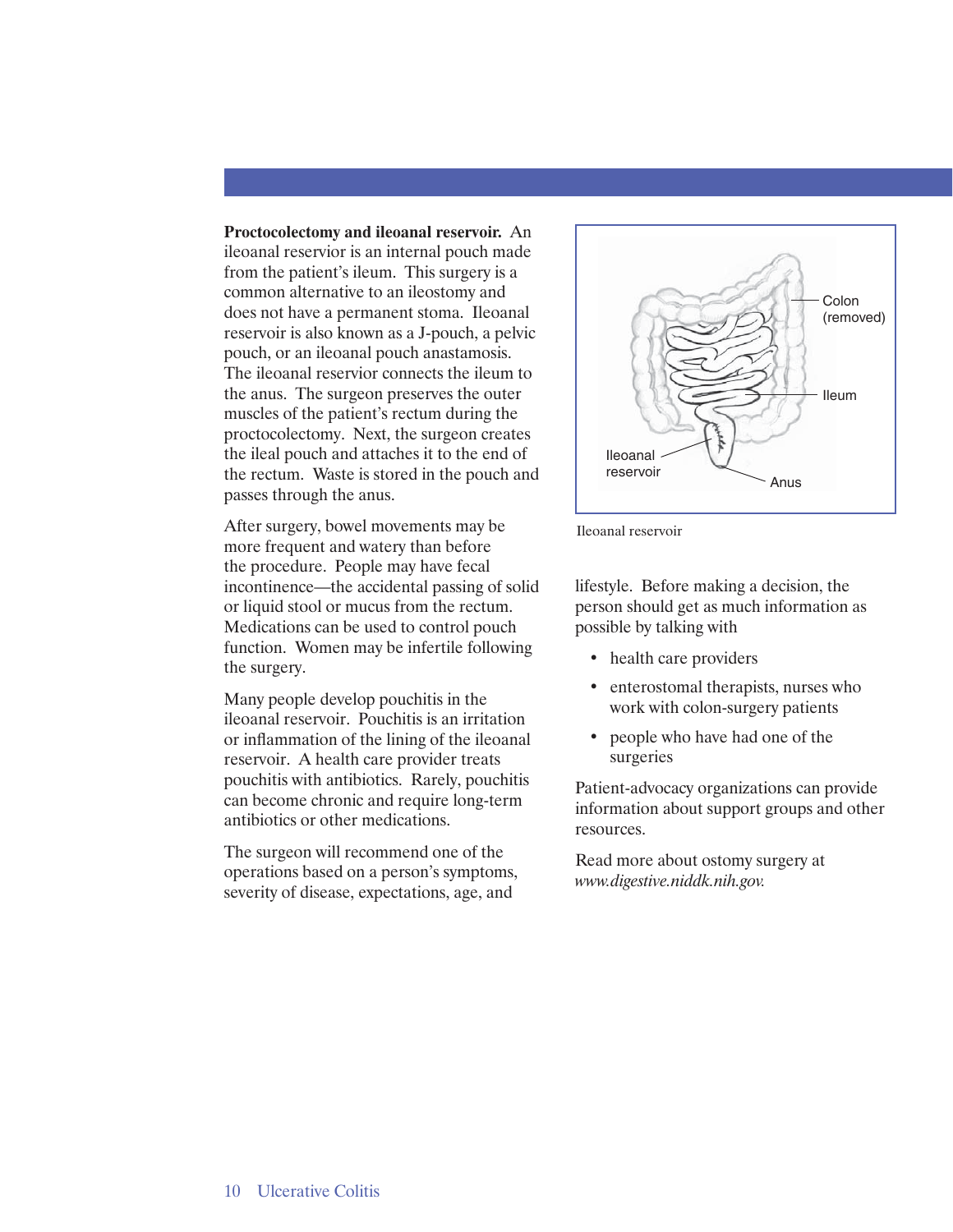# **Eating, Diet, and Nutrition**

Researchers have not found that eating, diet, and nutrition play a role in causing ulcerative colitis symptoms. Good nutrition is important in the management of ulcerative colitis, however. Dietary changes can help reduce symptoms. A health care provider may recommend dietary changes such as

- avoiding carbonated drinks
- avoiding popcorn, vegetable skins, nuts, and other high-fiber foods while a person has symptoms
- drinking more liquids
- eating smaller meals more often
- keeping a food diary to help identify troublesome foods

Health care providers may recommend nutritional supplements and vitamins for people who do not absorb enough nutrients.

To help ensure coordinated and safe care, people should discuss their use of complementary and alternative medical practices, including their use of dietary supplements and probiotics, with their health care provider. Read more at *www.nccam.nih.gov/health/probiotics.*

Depending on a person's symptoms or medications, a health care provider may recommend a specific diet, such as a

- high-calorie diet
- lactose-free diet
- low-fat diet
- $\bullet$  low-fiber diet
- low-salt diet

People should speak with a health care provider about specific dietary recommendations and changes.

## **What are the complications of ulcerative colitis?**

Complications of ulcerative colitis can include

- **rectal bleeding—when ulcers in the** intestinal lining open and bleed. Rectal bleeding can cause anemia, which health care providers can treat with diet changes and iron supplements. People who have a large amount of bleeding in the intestine over a short period of time may require surgery to stop the bleeding. Severe bleeding is a rare complication of ulcerative colitis.
- t **dehydration and malabsorbtion,** which occur when the large intestine is unable to absorb fluids and nutrients because of diarrhea and inflammation. Some people may need IV fluids to replace lost nutrients and fluids.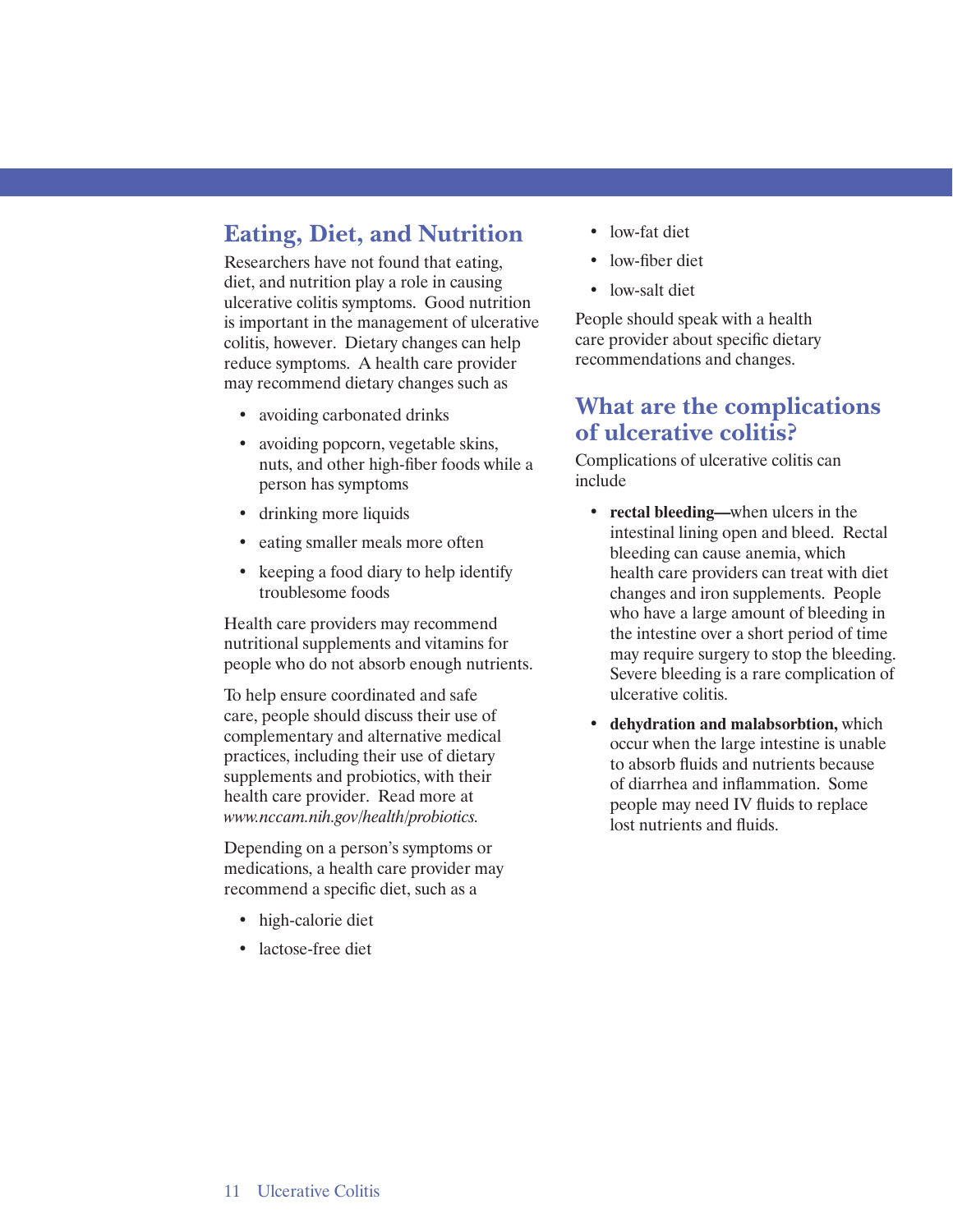- changes in bones. Some corticosteroid medications taken to treat ulcerative colitis symptoms can cause
	- osteoporosis—the loss of bone
	- osteopenia—low bone density

Health care providers will monitor people for bone loss and can recommend calcium and vitamin D supplements and medications to help prevent or slow bone loss.

- **•** inflammation in other areas of the **body.** The immune system can trigger inflammation in the
	- joints
	- eyes
	- skin
	- liver

Health care providers can treat inflammation by adjusting medications or prescribing new medications.

• **megacolon—**a serious complication that occurs when inflammation spreads to the deep tissue layers of the large intestine. The large intestine swells and stops working. Megacolon can be a lifethreatening complication and most often requires surgery. Megacolon is a rare complication of ulcerative colitis.

# **Ulcerative Colitis and Colon Cancer**

People with ulcerative colitis may be more likely to develop colon cancer when

- ulcerative colitis affects the entire colon
- a person has ulcerative colitis for at least 8 years
- inflammation is ongoing
- people also have primary sclerosing cholangitis, a condition that affects the liver
- $\bullet$  a person is male

People who receive ongoing treatment and remain in remission may reduce their chances of developing colon cancer.

People with ulcerative colitis should talk with their health care provider about how often they should get screened for colon cancer. Screening can include colonoscopy with biopsies or a special dye spray called chromoendoscopy.

Health care providers may recommend colonoscopy every 1 to 3 years for people with ulcerative colitis who have

- the disease in one-third or more or of their colon
- had ulcerative colitis for 8 years

Such screening does not reduce a person's chances of developing colon cancer. Instead, screening can help diagnose cancer early and improve chances for recovery.

Surgery to remove the entire colon eliminates the risk of colon cancer.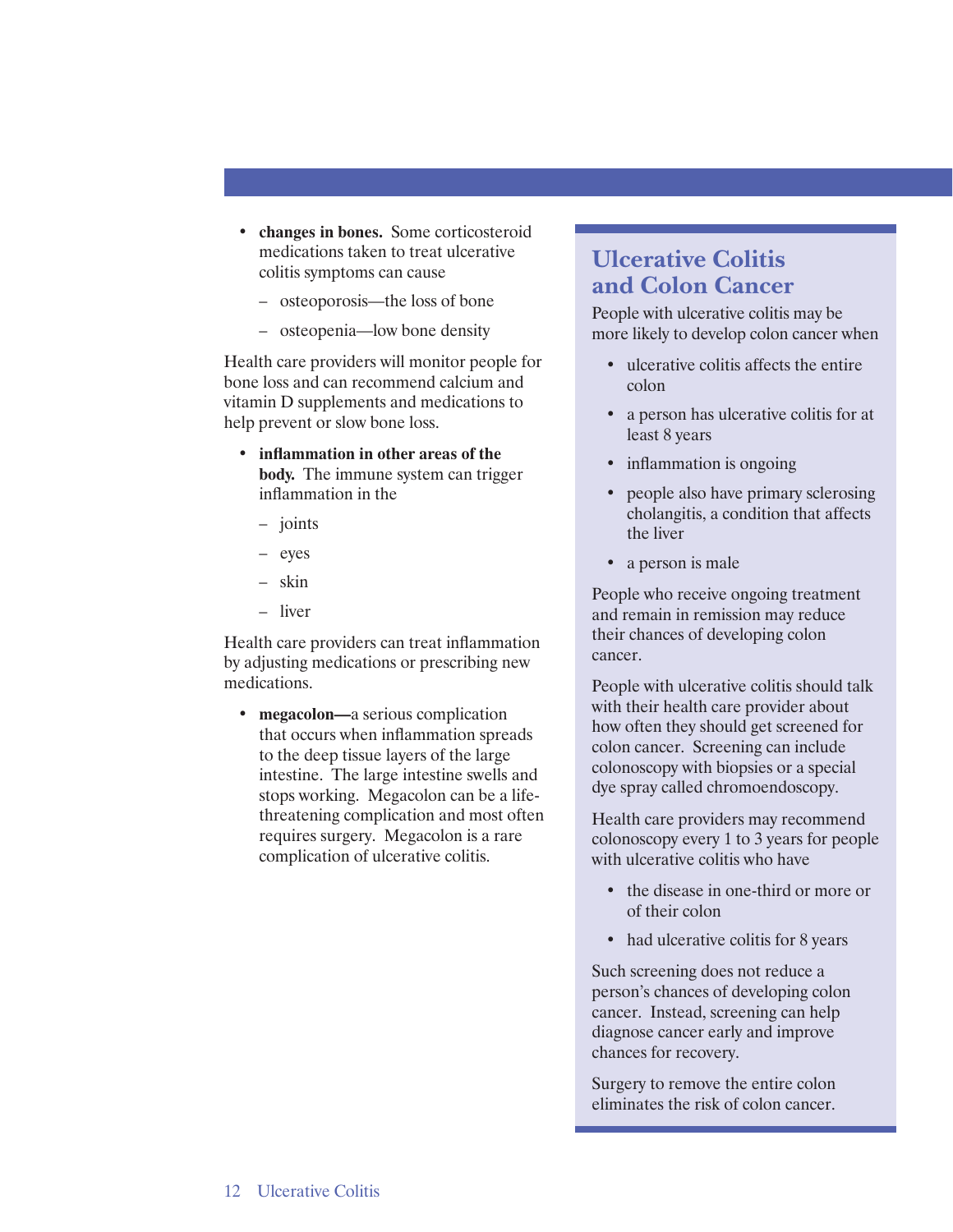## **Points to Remember**

- Ulcerative colitis is a chronic, or long lasting, disease that causes inflammation—irritation or swelling and sores called ulcers on the inner lining of the large intestine.
- The exact cause of ulcerative colitis is unknown. Researchers believe that factors such as an overactive intestinal immune system, genes, and environment may play a role in causing ulcerative colitis.
- Ulcerative colitis can occur in people of any age. However, it is more likely to develop in people
	- between the ages of 15 and 30
	- older than 60
	- who have a family member with inflammatory bowel disease (IBD)
	- of Jewish descent
- The most common signs and symptoms of ulcerative colitis are diarrhea with blood or pus and abdominal discomfort.
- A health care provider diagnoses ulcerative colitis with the following:
	- medical and family history
	- physical exam
	- lab tests
	- endoscopies of the large intestine
- Which treatment a person needs depends on the severity of the disease and symptoms.
- Good nutrition is important in the management of ulcerative colitis. A health care provider may recommend that a person make dietary changes.
- People with ulcerative colitis should talk with their health care provider about how often they should get screened for colon cancer.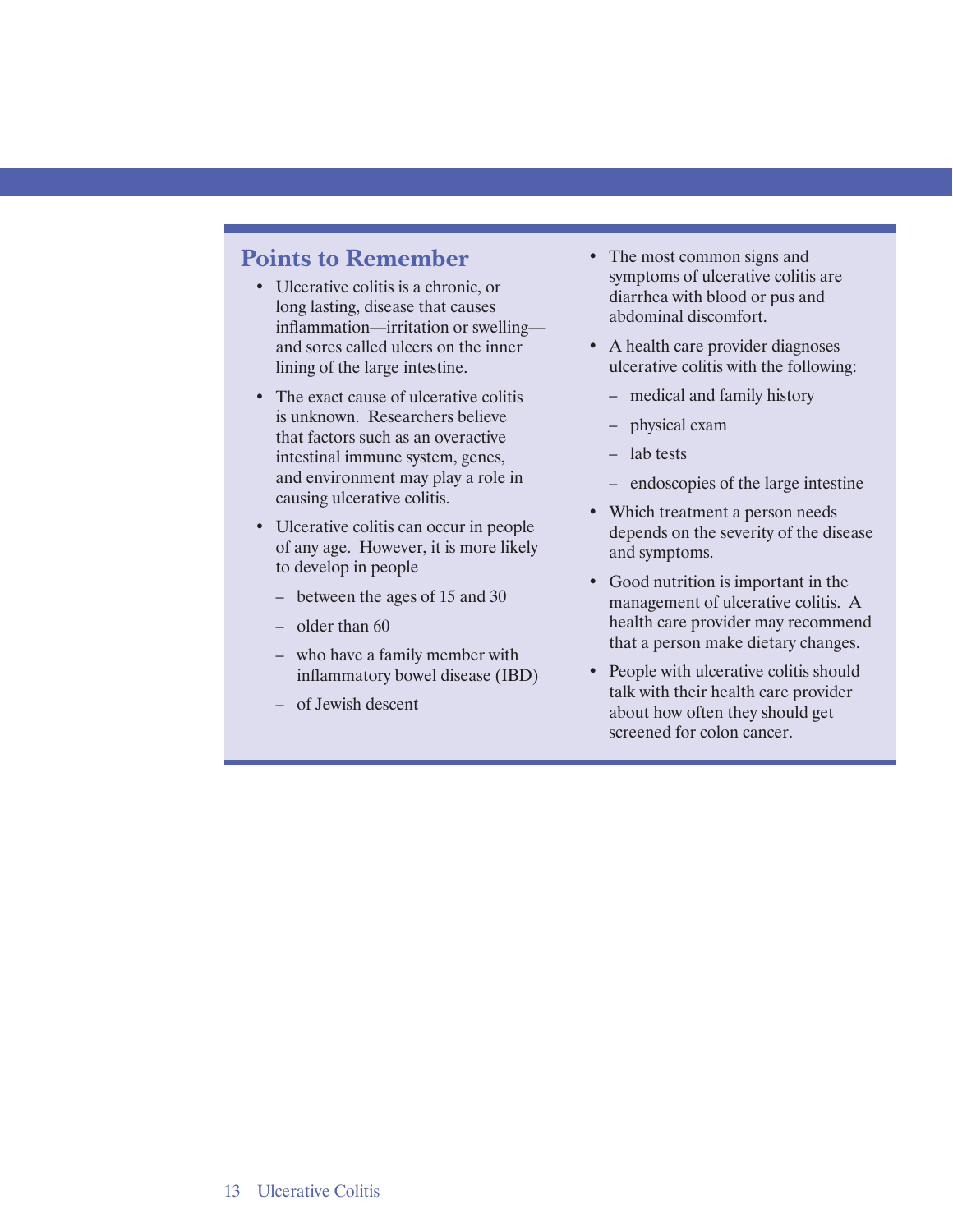## **Hope through Research**

The National Institute of Diabetes and Digestive and Kidney Diseases' (NIDDK's) Division of Digestive Diseases and Nutrition conducts and supports basic and clinical research into many digestive disorders.

Clinical trials are research studies involving people. Clinical trials look at safe and effective new ways to prevent, detect, or treat disease. Researchers also use clinical trials to look at other aspects of care, such as improving the quality of life for people with chronic illnesses. To learn more about clinical trials, why they matter, and how to participate, visit the NIH Clinical Research Trials and You website at *www.nih.gov/health/ clinicaltrials.* For information about current studies, visit *www.ClinicalTrials.gov.*

## **References**

- 1. Shanahan F. Ulcerative colitis. In: Hawkey CJ, Bosch J, Richter JE, Garcia-Tsao G, Chan FKL, eds. *Textbook of Clinical Gastroenterology and Hepatology.*  2nd ed. Oxford: Wiley-Blackwell; 2012: 355–371.
- 2. Ko Y, Butcher R, Leong RW. Epidemiological studies of migration and environmental risk factors in the inflammatory bowel diseases. *World Journal of Gastroenterology.* 2014;20(5):1238–1247.
- 3. Hou JK, Abraham B, El-Serag H. Dietary intake and risk of developing inflammatory bowel disease: a systematic review of the literature. *American Journal of Gastroenterology.* 2011;106(4):563–573.
- 4. Inflammatory bowel disease (IBD). Centers for Disease Control and Prevention website. www.cdc.gov/ibd. Updated January 14, 2014. Accessed July 23, 2014.
- 5. Kornbluth A, Sachar DB. Ulcerative colitis practice guidelines in adults: American College of Gastroenterology, Practice Parameters Committee. *American Journal of Gastroenterology.* 2010;105(3):501–523.
- 6. Walfish AE, Sachar DB. Ulcerative colitis. The Merck Manual website. www.merckmanuals.com/professional/ gastrointestinal\_disorders/inflammatory\_ bowel disease ibd/ulcerative colitis. html. Updated December 2012. Accessed July 23, 2014.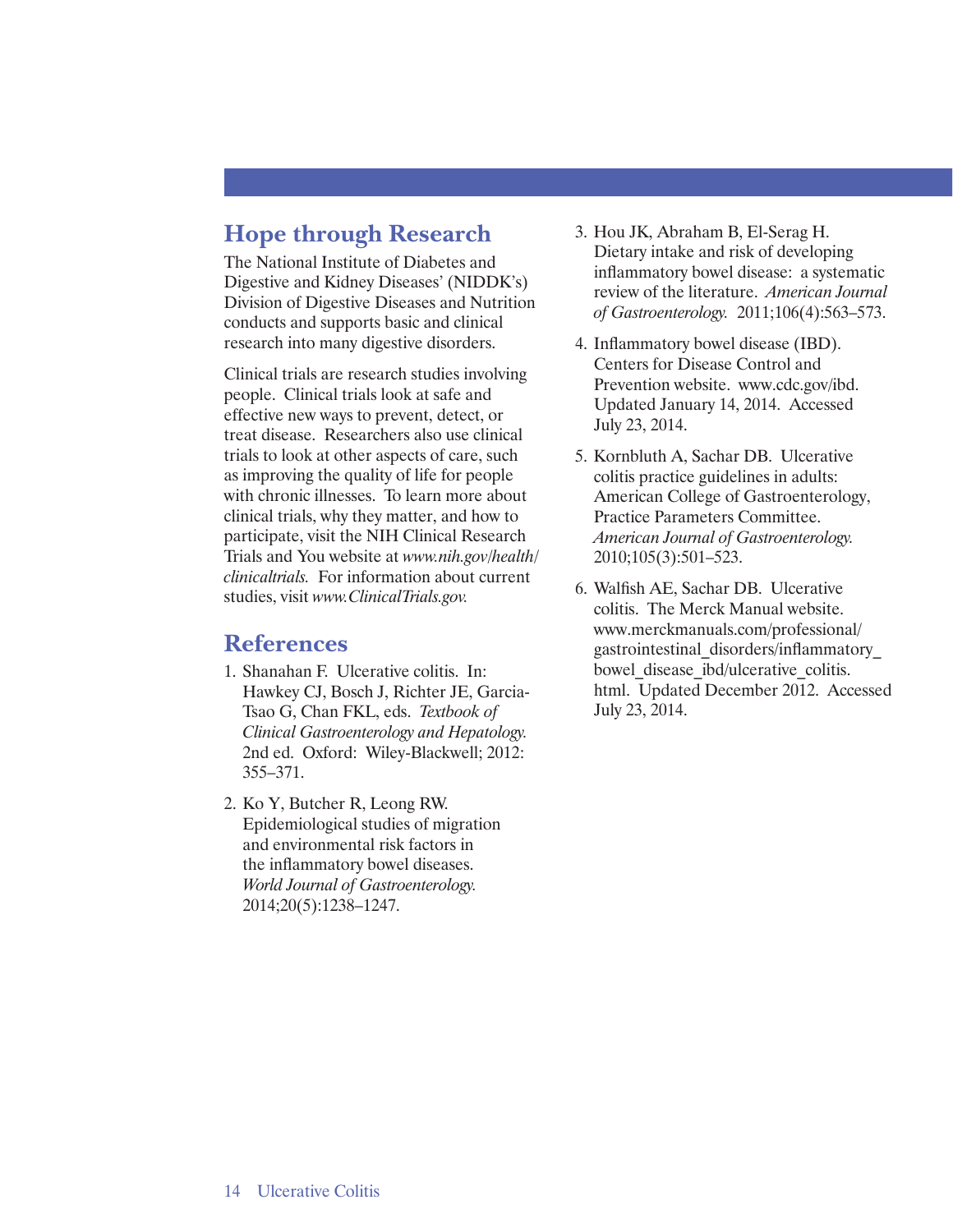# **For More Information**

#### **Center for the Study of Inflammatory Bowel Disease**  Ramnik Xavier, M.D., Ph.D., Director Phone: 617–726–3767 Internet: www.massgeneral.org/csibd

#### **Crohn's & Colitis Foundation of America**

733 Third Avenue, Suite 510 New York, NY 10017 Phone: 1–800–932–2423 Email: info@ccfa.org Internet: www.ccfa.org

#### **United Ostomy Associations of America, Inc.**

2489 Rice Street, Suite 275 Roseville, MN 55113–3797 Phone: 1–800–826–0826 Email: info@ostomy.org Internet: www.ostomy.org

## **Acknowledgments**

Publications produced by the Clearinghouse are carefully reviewed by both NIDDK scientists and outside experts. This publication was originally reviewed by the Crohn's & Colitis Foundation of America. Adam Cheifetz, M.D., Beth Israel Deaconness Medical Center and Harvard Medical School, Boston, MA, reviewed the updated version of this publication.

You may also find additional information about this topic by visiting MedlinePlus at *www.medlineplus.gov.*

This publication may contain information about medications and, when taken as prescribed, the conditions they treat. When prepared, this publication included the most current information available. For updates or for questions about any medications, contact the U.S. Food and Drug Administration toll-free at 1–888–INFO–FDA (1–888–463–6332) or visit *www.fda.gov.* Consult your health care provider for more information.